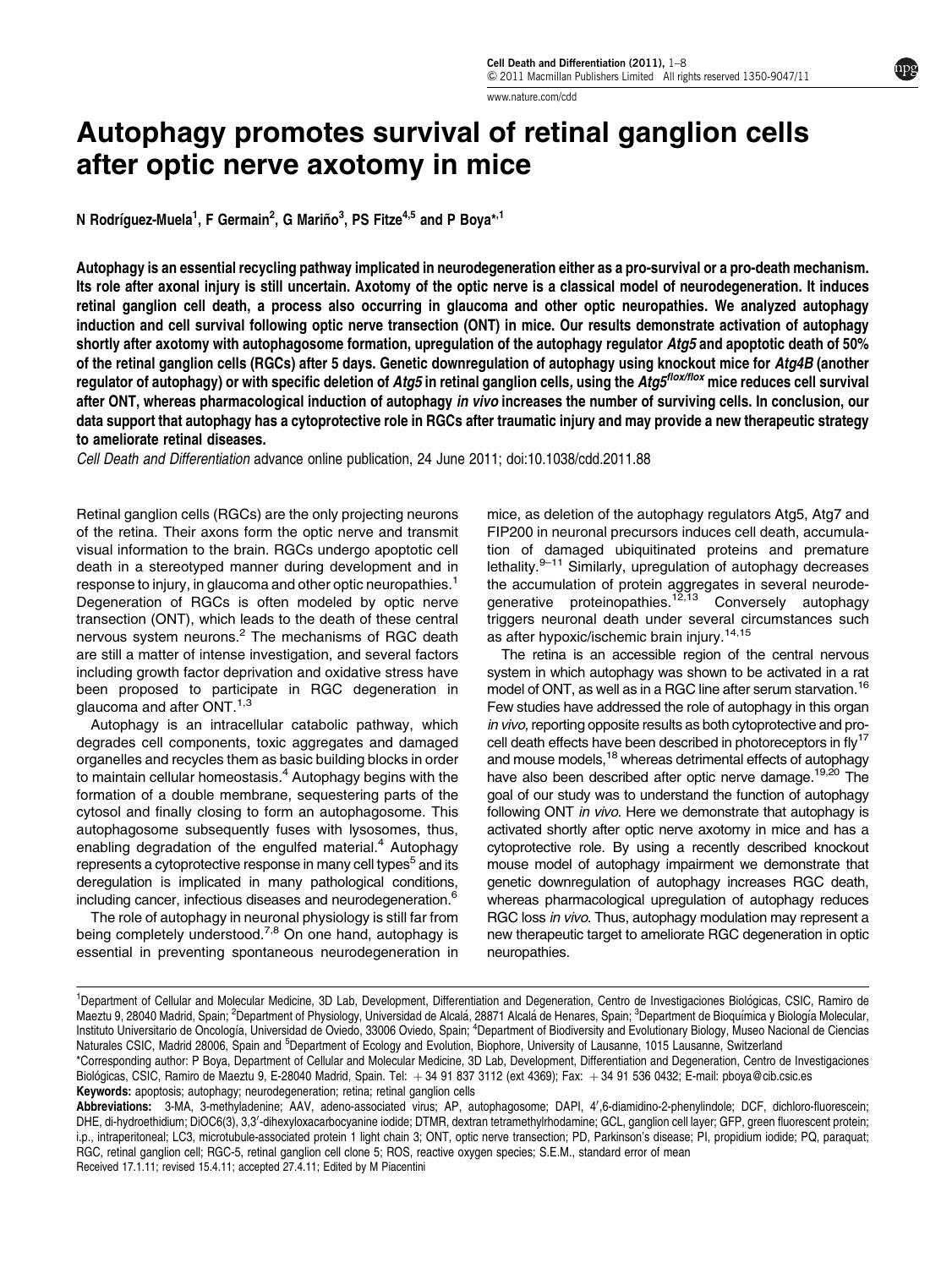## **Results**

<span id="page-1-0"></span>2

RGC death and autophagy activation after optic nerve axotomy in mice. In order to characterize the precise dynamics of RGC death after ONT, optic nerves from adult mice were unilaterally sectioned and analyzed at different time points after the injury. RGCs were immunostained against Brn-3a, a specific transcription factor of RGCs, and counted in the ganglion cell layer (GCL), which is composed both by RGCs and displaced amacrine cells, a cell type unaffected by axotomy as their prolongations do not form part of the optic nerve. A significant decrease in the number of RGCs was observed starting at 5 days after axotomy by Brn-3a immunostaining (Figures 1a and c), which was confirmed by retrograde labeling of RGCs with dextran tetramethylrhodamine (DTMR) (Figures 1b and d) and by immunoblotting of whole retinal extracts against neuronal markers (Supplementary Figure 1A). In agreement, a decrease in the total number of cells in the GCL stained

with DAPI was observed (Supplementary Figure 1B). Dying [RGCs displayed pyknotic nuclei \(Figures 2a and b\), intra](#page-2-0)[nucleosomal DNA fragmentation \(Supplementary Figure 1C\)](#page-2-0) [and activated caspase-3 \(Figures 2c and d\). Together these](#page-2-0) [data demonstrate that optic nerve axotomy in mice induces](#page-2-0) [apoptotic cell death of RGCs, peaking at 5 days after the](#page-2-0) [lesion.](#page-2-0)

Autophagy induction was studied in parallel by performing ONT in GFP-LC3 mice. This mouse constitutes a reliable model to monitor autophagic activity in vivo by visualizing AP formation with the autophagosomal-associated protein LC3 coupled to GFP.<sup>[21](#page-7-0)</sup> In control retinas, the RGCs only manifest a diffuse cytosolic GFP-LC3 pattern [\(Figures 3a and b, left](#page-3-0) [panels\) in agreement with previous studies in which neurons](#page-3-0) [show](#page-7-0) [low](#page-7-0) [levels](#page-7-0) [of](#page-7-0) [autophagy](#page-7-0) [under](#page-7-0) [basal](#page-7-0) conditions.<sup>9</sup> However, axotomized retinas showed a significant increase in autophagosome-positive cells in comparison with control retinas, starting 3 days after ONT [\(Figures 3a–c\). Autophago](#page-3-0)[somes were visualized as green dots in the cytosol \(Figure 3b\)](#page-3-0)



Figure 1 Retinal ganglion cell loss after ONT. Optic nerves from adult mice were unilaterally sectioned and the animals were killed at different time points. Right (control) and left (axotomy) retinas were then isolated, flat-mounted and fixed. (a and c) Immunostaining and quantification of the number of Brn-3a-positive cells in control and axotomized retinas. (b–d) DTMR retrograde labeling of RGCs and its quantification from one day (control) up to 30 days of axotomy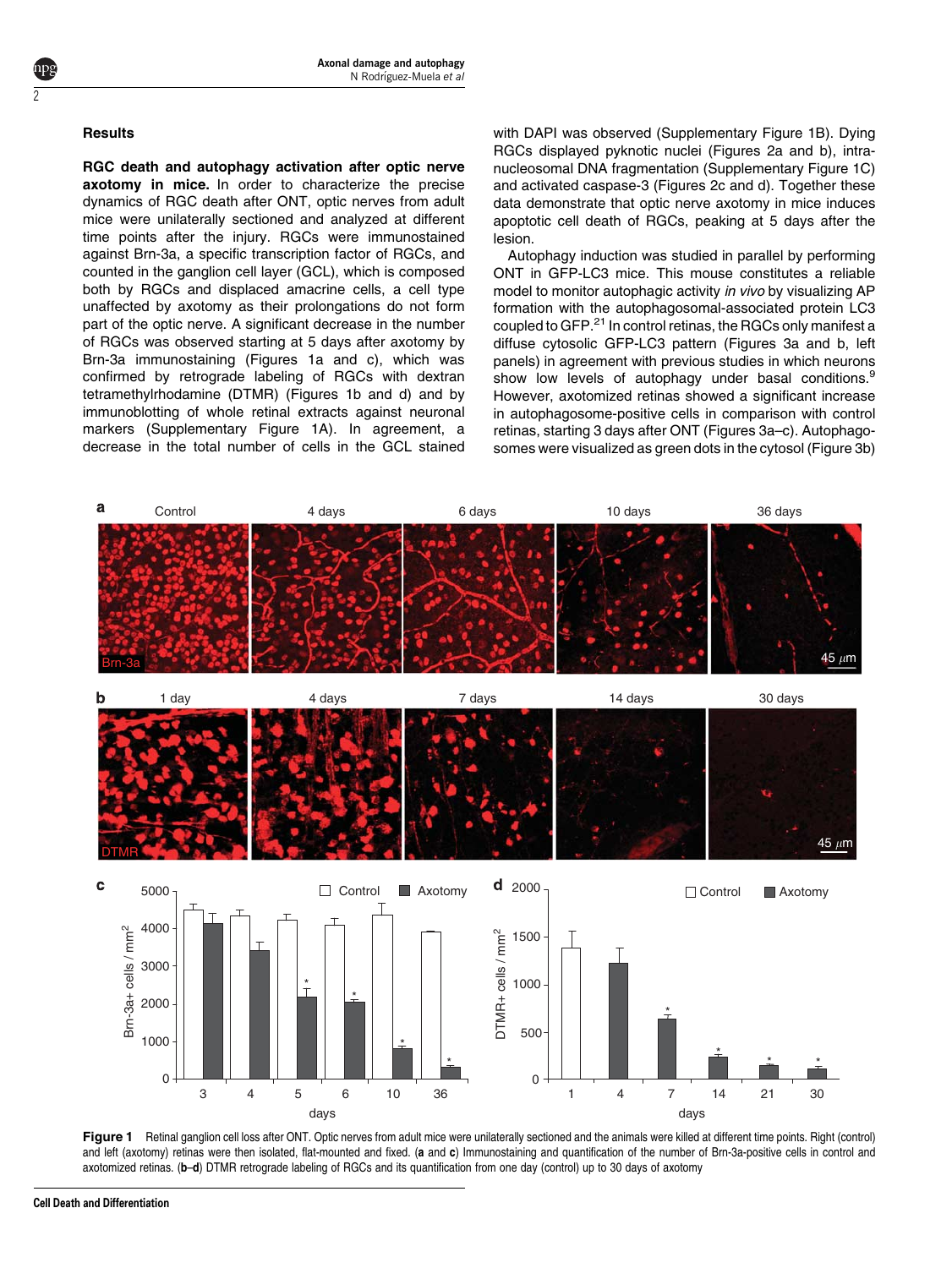<span id="page-2-0"></span>

Figure 2 Kinetics of cell death after ONT. (a) Quantification of the percentage of pyknotic nuclei stained with DAPI related to the total number of cells in the ganglion cell layer (GCL). (b) Pyknotic nuclei stained with DAPI (arrow) in the GCL for 6 days after axotomy. (c) Quantification of the percentage of activated caspase-3-positive cells and (d) immunostaining against Brn-3a and cleaved caspase-3 in control and axotomized retinas at different time points after axotomy

[and specifically induced in RGCs as this green dotted-pattern](#page-3-0) [was only observed in the Brn-3a-positive cells \(Supplemen](#page-3-0)[tary Figure 2A\) and no changes were observed in the other](#page-3-0) [layers of retinal cells. An increase in LC3-II, the lipidated](#page-3-0) [autophagosome-associated form of LC3, and Beclin 1 can](#page-3-0) [also be observed at 4 days after the injury \(Supplementary](#page-3-0) [Figure 2B\). These differences were less pronounced as](#page-3-0) [immunoblot was performed in total retinal extracts and RGCs](#page-3-0) comprise  $<$  [5% of total cells in the adult mouse retina.](#page-3-0) [Consistently, autophagy was upregulated at the transcrip](#page-3-0)tional level as  $Atq5 -$  an essential component for autophago[some formation – mRNA expression was induced \(Figure 3d\).](#page-3-0) [In addition, ultrastructural analyses of axotomized retinas](#page-3-0) [showed that RGCs presented pyknotic nuclei, autophago](#page-3-0)[somes and dilated endoplasmic reticulum \(Figure 3e\). More](#page-3-0)[over, swollen mitochondria with altered cristae and weak](#page-3-0) [electrodense lumen, which were frequently engulfed by](#page-3-0) [autophagosomes, were often observed \(Figure 3e\). Together](#page-3-0) [our data show that autophagy upregulation occurs 3 days](#page-3-0) [after ONT and before cell death peak.](#page-3-0)

Pharmacological induction of autophagy reduces cell death and oxidative damage. Oxidative damage has been implicated in RGC death after optic nerve axotomy and during glaucomatous neuropathy.<sup>3</sup> As expected, axotomy induced an increase in reactive oxygen species (ROS) levels in RGCs determined by di-hydroethidium (DHE) staining in vivo [\(Figure 4a\), a probe that particularly detects](#page-4-0) [superoxide anion levels, one of the two ROS species](#page-4-0) [considered](#page-7-0) [as](#page-7-0) [the](#page-7-0) [major](#page-7-0) [autophagy](#page-7-0) inductors.<sup>22</sup> When we challenged RGC clone 5 (RGC-5) retinal cells with the ROSinducing agent paraquat (PQ), we observed loss of mitochondrial membrane potential, enhanced ROS

production and an increase in cell death [\(Figures 4b–d and](#page-4-0) [Supplementary Figures 3A and B\). In order to study whether](#page-4-0) [the autophagy upregulation observed](#page-4-0) in vivo after ONT [contributes to cell death or by contrast, represents a](#page-4-0) [cytoprotective response, we modulated autophagy](#page-4-0) in vitro [in RGC-5 cells. Rapamycin treatment induced autophagy](#page-4-0) [activation as determined by increased levels of LC3-II and a](#page-4-0) [reduction of the LC3-binding protein and autophagy](#page-4-0) [substrate p62 \(Figure 4e\) and protected from cell death](#page-4-0) [induced by PQ toxicity \(Figure 4d\). Treatment with PQ alone](#page-4-0) [induced an increase in p62 levels, according to previous](#page-4-0) [studies in which an upregulation of this protein was observed](#page-4-0) [under](#page-7-0) [an](#page-7-0) [oxidative](#page-7-0) [stress](#page-7-0) [situation.](#page-7-0)<sup>23</sup> Rapamycin also<br>preserved mitochondrial membrane potential and preserved mitochondrial membrane potential and decreased intracellular ROS production [\(Figures 4b and c\).](#page-4-0) [Conversely, pharmacological autophagy inhibition by](#page-4-0) [3-methyladenine \(3-MA\) reduced cell viability, decreased](#page-4-0) [mitochondrial membrane potential and increased ROS](#page-4-0) [production in untreated cells \(Figures 4b–d\). In PQ-treated](#page-4-0) [cells, 3-MA also increased cell death at earlier time points](#page-4-0) [\(Supplementary Figure 3B\). Altogether these data confirm](#page-4-0) [that ROS are negatively correlated with mitochondrial](#page-4-0) [membrane potential and positively with the incidence of cell](#page-4-0) [death. Further, autophagy induction protects RGC-5 cells from](#page-4-0) [mitochondrial damage and cell death, whereas autophagy](#page-4-0) [inhibition promotes ROS production and cell death.](#page-4-0)

Autophagy induction increases RGC survival, whereas its genetic downregulation reduces cell viability in vivo. To test whether an increase in autophagy could protect retinal cells from axotomy-induced degeneration, axotomized WT mice were treated with the autophagyinductor rapamycin. We observed a significant increase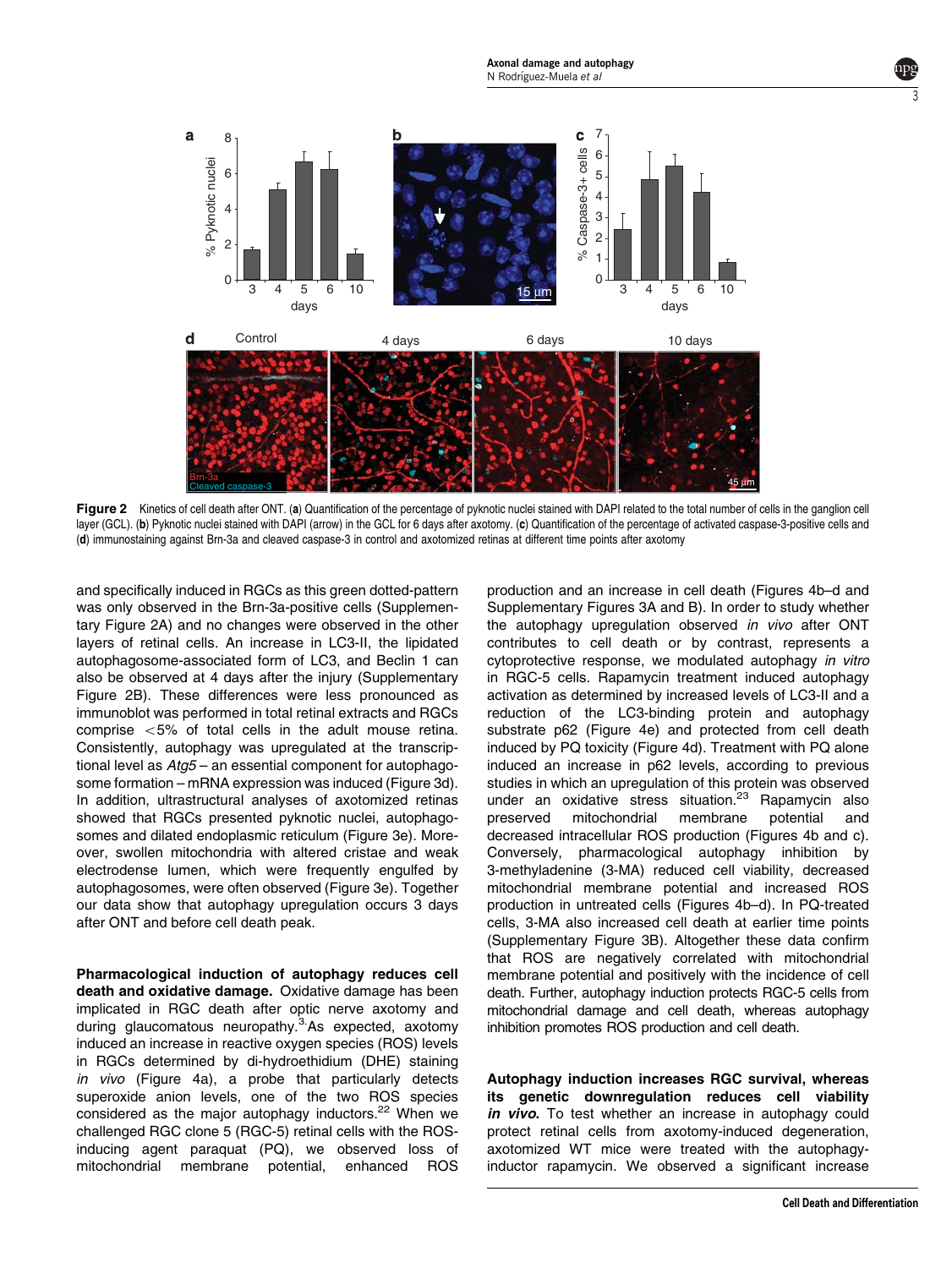<span id="page-3-0"></span>

Figure 3 Autophagy is activated in RGCs shortly after ONT. (a) GFP-LC3 fluorescence of the GCL in flat-mounted retinas from control and axotomized mice. (b) Magnification of RGCs in a control retina and 6 days after ONT, a 0.5  $\mu$ m confocal plane is shown. Cells from control retinas display a diffuse and homogeneous green fluorescence in the cytosol, whereas the axotomized RGCs in the right panel showt visible GFP-LC3 dots in the cytosol identified as autophagosomes and pointed with arrowheads. (c) Quantification of the percentage of cells with GFP-LC3 positive APs in the cytosol versus total number of cells in the GCL. (d) Analysis of Atg5 mRNA levels by qPCR in control and axotomized retinas at different time points after the injury. (e) Electron microscopy analysis of representative RGCs from control and 6 days-injured retinas. Panels on the right show a magnification of a degenerating RGC after the lesion. Note the swollen endoplasmic reticulum (black asterisk), damaged mitochondria (white asterisks), autophagosomes (black arrow head) and mitochondria inside autophagosomes (empty arrows)

(40%) in the number of surviving RGCs after 10 days as compared with the vehicle-treated animals ([Figure 5a\).](#page-5-0) [Interestingly, this cytoprotective effect correlated with an](#page-5-0) [increase in the ratio LC3-II/LC3-I in whole retinas from mice](#page-5-0) [treated with rapamycin during 10 days \(Figure 5b and](#page-5-0) [Supplementary Figure 4A\). Note that this increase is rather](#page-5-0) [modest as the western blot is performed in whole retinal](#page-5-0) [extracts and RGCs, the only cell type affected by the injury](#page-5-0) [and in which autophagy is activated, represent](#page-5-0)  $<$  5% of the [total cells of the adult mouse retina. Together these results](#page-5-0) [demonstrate that autophagy induction is beneficial and](#page-5-0)

protective after injury in vivo [in agreement with our](#page-5-0) in vitro [results.](#page-5-0)

To further confirm these data, we took advantage of the recently described  $Atg4B^{-/-}$  mice.<sup>24</sup> These mice are viable and fertile, they display reduced autophagy levels in many tissues including the brain, and increased levels of ubiquitinated proteins and the autophagy substrate  $p62.<sup>24</sup>$  $p62.<sup>24</sup>$  $p62.<sup>24</sup>$  As expected, retinas from  $Atg4B^{-/-}$  mice showed reduced levels of LC3 lipidation and increased levels of p62, indicating that basal autophagy is reduced in the retinas [\(Figure 5d and](#page-5-0) [Supplementary Figures 4B and C\).](#page-5-0) Atg4B deletion did not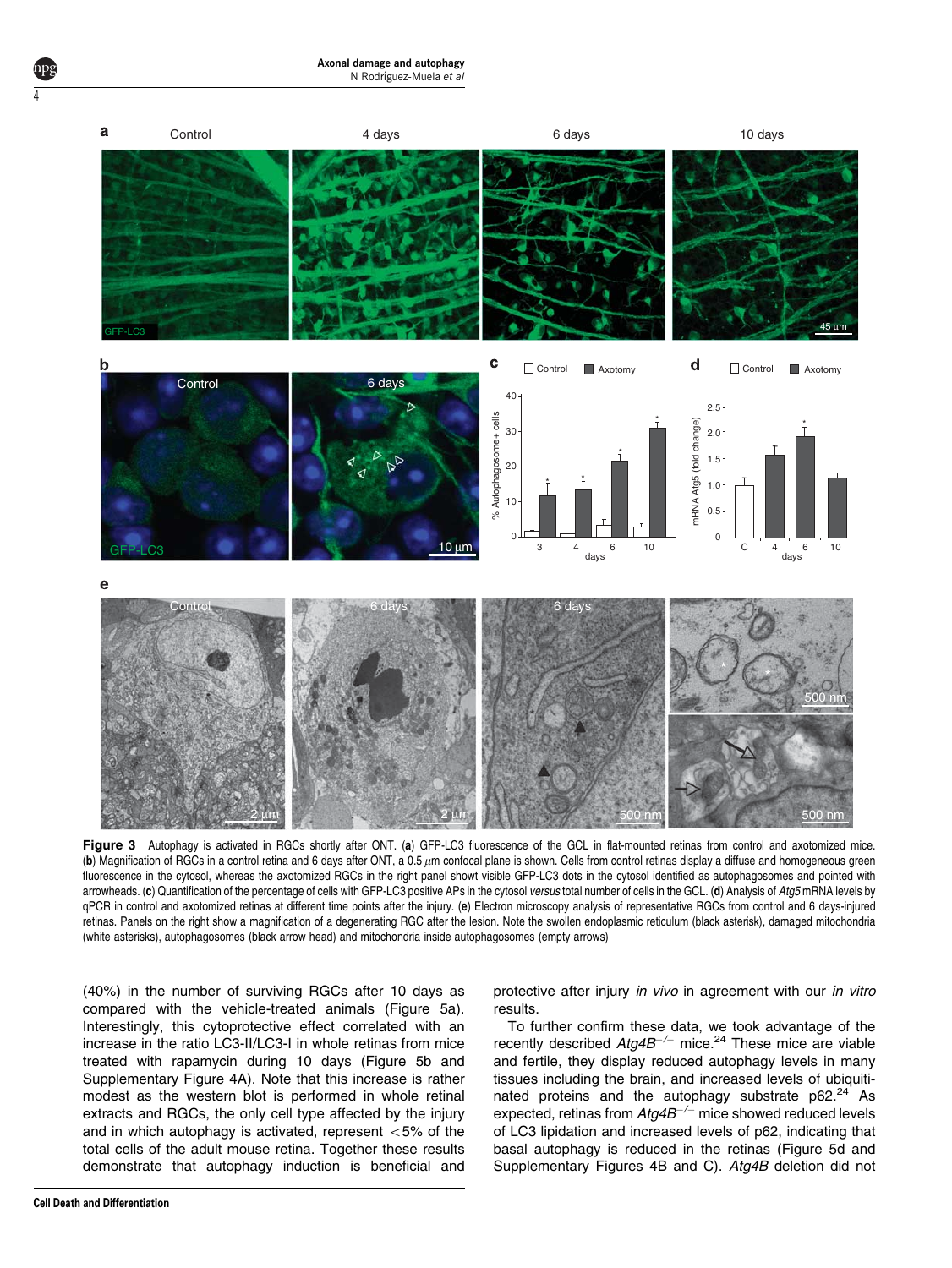<span id="page-4-0"></span>

Figure 4 ROS production in vivo and in vitro and autophagy modulation in vitro. (a) In vivo ROS staining in the GCL of control and 6 days-axotomized retinas after injecting the animals with DHE for 18 h. (b-d) FACS analysis of RGC-5 cells treated with paraquat (PQ) alone or combined with rapamycin or 3-MA to determine (b) mitochondrial membrane potential with DiOC<sub>(6)</sub>(3) at 24 h, (c) ROS production with DCF at 48 h after treatment and (d) cell viability with PI staining at 48 h and. \*P<0.05 Control versus PQ,  $P$  < 0.05 PQ versus Rapa + PQ,  ${}^8P$  < 0.05 Control versus 3-MA,  ${}^1P$  < 0.05 PQ versus PQ + 3-MA. (e) Western blot analysis of RGC-5 cells treated with rapamycin and subjected to PQ toxicity during 24 h

[alter retinal function as determined by electroretinogram in](#page-5-0) [adult mice, and intact retinas contained equal number of](#page-5-0) [RGCs compared with WT animals \(data not shown\), indica](#page-5-0)[ting that autophagy downregulation in these mutant mice does](#page-5-0) [not induce major alterations in visual function and RGC](#page-5-0) [generation. To test whether their reduced basal autophagy](#page-5-0) [could influence RGCs survival after axotomy, we performed](#page-5-0) [ONT](#page-5-0) [in](#page-5-0)  $Atg4B^{-/-}$  $Atg4B^{-/-}$  $Atg4B^{-/-}$  [mice and observed, 10 days after axotomy,](#page-5-0) [a reduced number of surviving RGCs \(28% less\) as compared](#page-5-0) [with WT mice \(Figure 5c\). These data support our hypothesis](#page-5-0) [that autophagy increases RGCs survival after injury.](#page-5-0)

To discard that these effects on RGC death resulted from indirect autophagy modulation in neighboring cells, we exclusively eliminated Atg5 in RGCs. This was achieved by intravitreal injection of the adenovirus AAV-Cre-GFP serotype2, which specifically transduces RGCs, into Atg5flox/flox mice.<sup>9</sup> Consistent with our observations on  $Atg$ <sup> $-$ </sup><sup>-</sup> mice, AAV-Cre-GFP injected retinas displayed reduced numbers of surviving RGCs (33%) after axotomy as compared with those injected with the reporter AAV-GFP [\(Figure 5e\). Injection of](#page-5-0) [AAV-Cre-GFP increased the accumulation of p62 and](#page-5-0) [ubiquitin-positive](#page-7-0) [proteins](#page-7-0) [\(Figure](#page-7-0) [5f\),](#page-7-0) although a clear reduction in LC3 lipidation in retinal protein extracts was not observed, likely because of the fact that RGCs represent  $<$  5% of total cells in the retina<sup>[1](#page-7-0)</sup> and also because adenoviral infection does not transduce all cells (Supplementary Figures 4D and E). Together our results demonstrate that genetic downregulation of autophagy by two distinct approaches reduces RGC survival after optic nerve injury in vivo.

### **Discussion**

In this work we have addressed the role of autophagy in retinal neurodegeneration by combining in vitro and in vivo, pharmacological and genetic approaches. First, by using an acute experimental model of ONT in mouse that induces RGC death in combination with a transgenic mouse model that allows monitoring autophagy in vivo, we have found that autophagy is rapidly induced after ONT, also at the transcriptional level, before RGC cell death. Further, we have demonstrated that the observed autophagy upregulation after axotomy constitutes a cytoprotective response. Pharmacological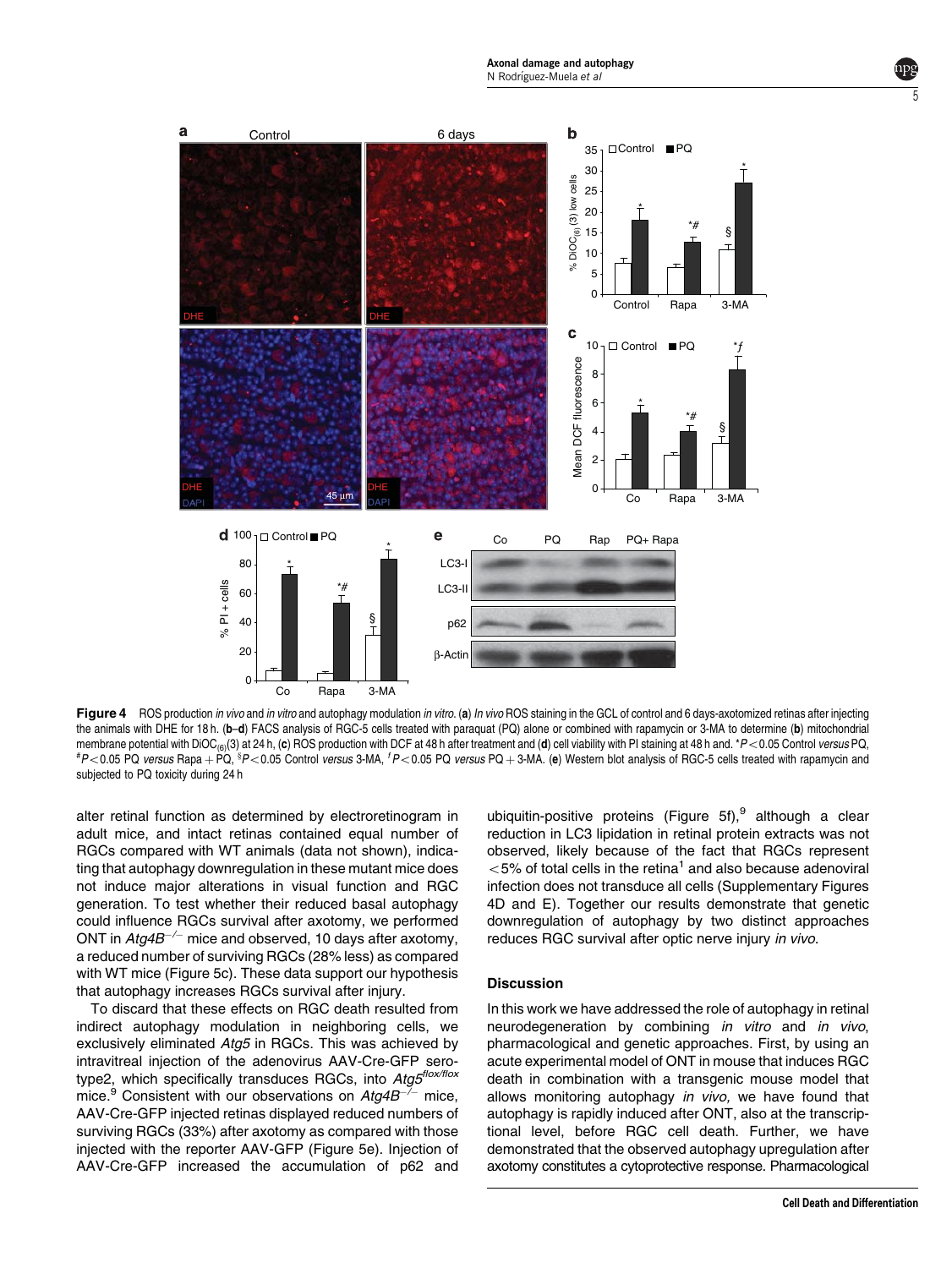<span id="page-5-0"></span>

Figure 5 Autophagy protects after ONT in vivo. (a) Representative image showing Brn-3a immunostaining of vehicle and rapamycin-treated animals and quantification of the percentage of surviving RGCs 10 days after axotomy. (b) LC3 immunoblot of retinas from mice injected with vehicle or rapamycin at 10 days after the injury. (c) Image of RGCs stained with Brn-3a from WT and Atg4B<sup>-/-</sup> mice at 10 days after axotomy and quantification of the percentage of RGCs in the GCL. (d) Immunoblot analysis of untreated WT and Atg4B<sup>-/-</sup> retinas. (e) Representative image of the GCL stained for Brn-3a and its quantification at 10 days after ONT in Atg5<sup>flox/flox</sup> mice injected with AAV-GFP or AAV-Cre-GFP vectors. (f) Immunoblot analysis of uninjured retinas from mice injected with AAV-GFP or AAV-Cre-GFP

upregulation of autophagy reduces axotomy-induced RGC loss, whereas mice with a reduced autophagy activity because of a deletion in the autophagy Atg4B regulator display a reduced number of surviving RGCs after injury. Moreover, specific deletion of the autophagy essential gene Atg5 in retinal neurons before injury also results in a decrease in the number of surviving cells. Altogether these data show for the first time the cytoprotective role of autophagy in cell soma after axonal insult.

The clasical model of ONT has been mostly performed in rats and rabbits, because open transection in mice is by far more complicated and difficult to carry out. $1$  This is a widely used model in glaucoma research as the only spontaneous type of this disorder with similar symptoms to the human pathology, the DBA/2J mouse, has a great variability and asymmetry in developing the disease, thus, large cohorts of animals must be used to obtain significant results.<sup>[25,26](#page-7-0)</sup> Some studies have determined the decrease in the number of RGCs after ONT or crushed mostly by retrograde labeling, but a detailed analysis of the kinetics of apoptotic cell death after ONT had not been previously performed in mice. Here, to finely characterize the kinetics of the process, we have performed a detailed time course by using several and complementary techniques: counts of pyknotic nuclei stained with DAPI, number of cells with activated caspase-3 by confocal microscopy and DNA fragmentation by ELISA. All these techniques provided congruent results, with a cell death peak around day 5 after injury. Importantly, cell counting by

technique as it only takes into account changes the GCL in contrast to other methods as western blot or ELISA that are performed in whole retinal extracts. Autophagy dysfunction has been directly associated to a

confocal microscopy in the GCL was by far the most sensitive

growing number of neurodegenerative disorders.<sup>[8](#page-7-0)</sup> We have recently found impaired autophagy in a mouse model of Parkinson disease (PD) and an accumulation of the autopha-gosome-associated LC3-II in PD patients.<sup>[27](#page-7-0)</sup> Importantly, rapamycin treatment prevented dopaminergic neurodegen-eration in parkinsonian mice,<sup>[27](#page-7-0)</sup> confirming previous evidences that autophagy induction is beneficial in models of neurodegeneration, which course with protein aggregates in mouse <sup>[12,13,28,29](#page-7-0)</sup> and in fly models of retinal degeneration.<sup>[17](#page-7-0)</sup> In our hands, rapamycin treatment protects retinal neurons after ONT (40% increase) in mice. Thus, our results extend to neuronal pathologies not associated with protein accumulation the spectrum of diseases in which autophagy has a cytoprotective role.

To finally demonstrate the beneficial effect of autophagy in our system autophagy-deficient animals were subjected to axonal injury, a strategy that has never been used in mice. First, we use the recently described  $Atg$ 4B<sup>-/-</sup> mice that have reduced levels of basal autophagy but are able to induce autophagic flux under several circumstances.<sup>[24](#page-7-0)</sup> The number of surviving RGCs after axotomy is lower in  $Atg4B^{-/-}$  mice compared with control mice, indicating that proper autophagy levels are needed to protect neurons after injury. The same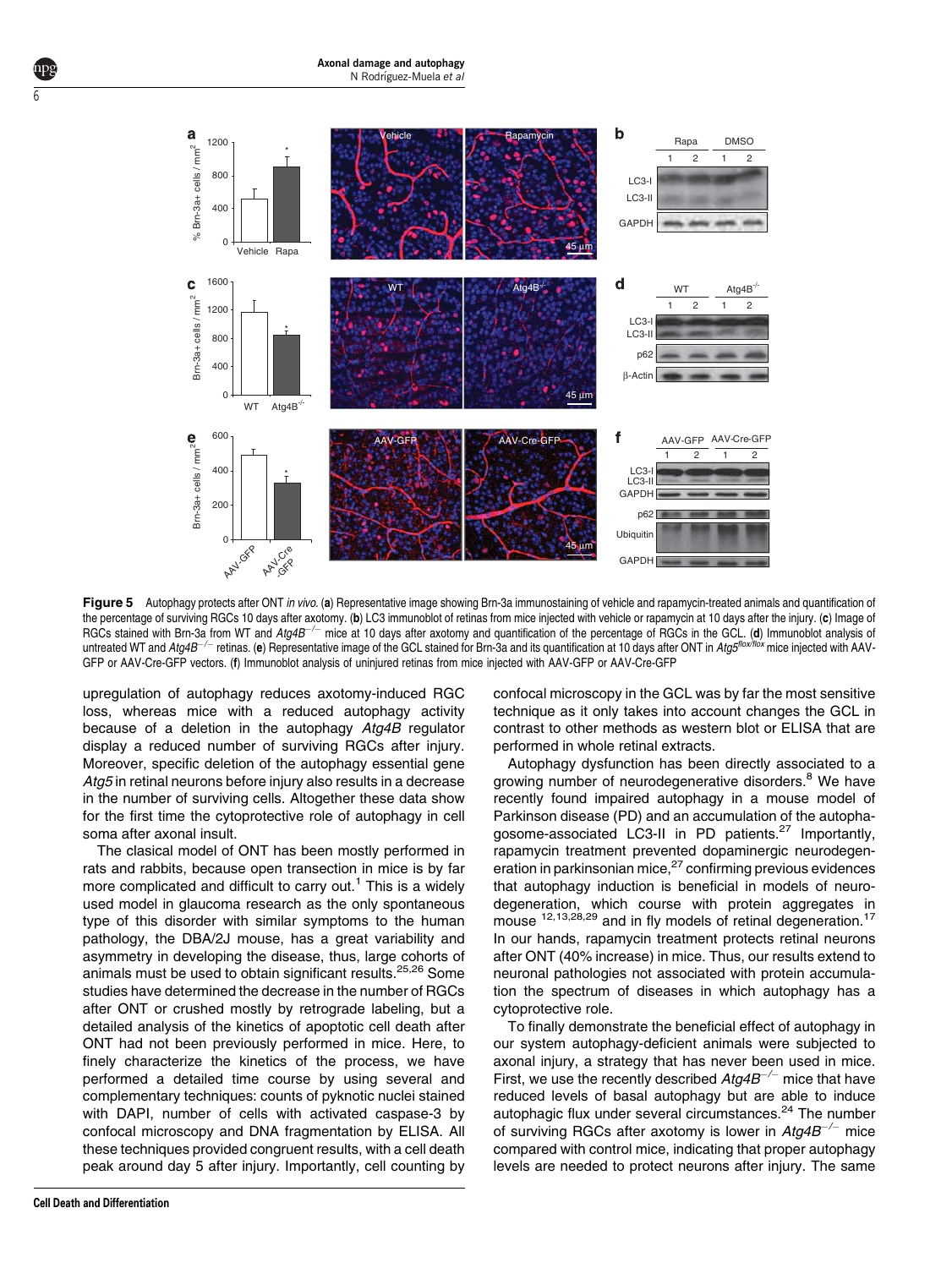7

result was obtained when Atg5 was specifically deleted in RGCs cells using the cre–lox strategy in the  $Atg5^{flox/flox}$  mice. These data imply that autophagy is essential for RGC survival after ONT in adult individuals, precluding the possibility that the effects observed in  $Atg4B^{-/-}$  mice were because of putative developmental defects caused by their decreased basal autophagic activity.

On one hand, we have found that there is an increase in the levels of ROS in the RGCs after the axonal injury, and by analyzing the ultrastructure of these degenerating neurons we have detected damaged mitochondria, some of them inside APs. On the other hand, our results demonstrate that the upregulation of autophagy activity leads to an extended neuronal life after a traumatic brain injury, hence, we postulate that autophagy might be involved in removing damaged mitochondria, which will in turn reduce the levels of ROS species and oxidized proteins.<sup>22</sup> Our *in vitro* results indeed corroborate this theory as we demonstrate that rapamycin, through autophagy induction, protects RGCs in response to oxidative damage, whereas autophagy inhibition has the opposite effect. Importantly, the retina is one of the most commonly affected tissues in mitochondrial diseases,<sup>[30](#page-7-0)</sup> and essential proteins for mitophagy<sup>31</sup> have a reduced expression in glaucomatous mice. $32$  Autophagy may also be involved in additional cytoprotective functions by removing axonal debris or remodeling cytoskeleton,<sup>33</sup> and as a pro-survival response after growth factor deprivation that results from RGC disconnection from their targets and through provision of ATP to the retina.<sup>[34](#page-7-0)</sup>

Altogether these data show for the first time the cytoprotective role of autophagy in cell soma after axonal insult and may provide the basis for new regeneration therapies, in which prolongation of neuronal soma survival is crucial for axonal maintenance and regeneration. It is important to remark the great degree of neuroprotection achieved in such a drastic model. This fact indicates that autophagy upregulation may be highly relevant in milder situations of axonal damage such as glaucoma and other optic neuropathies and points out autophagy modulation as a promising clinical target to ameliorate retinal degenerative disorders.

## Materials and Methods

Animal procedures. Experiments were approved by the local ethics committee for animal experimentation, and carried out in accordance with the EU guidelines and the ARVO Statement for the Use of Animals in Ophthalmic and Vision Research. GFP-LC3 transgenic mice<sup>[21](#page-7-0)</sup> and Atg5<sup>flox/flox[9](#page-7-0)</sup> were provided by Noboru Mizushima. Atg4B<sup>-/-</sup> mice were provided by Carlos López-Otín.<sup>24</sup> In order to perform ONT, animals were anaesthetized with 80 mg/kg intraperitoneal (i.p.) injection of ketamine chlorhydrate solution (Merial, Barcelona, Spain) and 10 mg/kg 2% xylacine chlorhydrate (Bayer, Barcelona, Spain). Left optic nerves were intraorbitally sectioned at 1 mm from the eyeball, and right eyes were used as control. Care was taken not to injure blood vessels and this was confirmed by fundus ophthalmoscopy. After surgery, antibiotic solution (Terra-Cortril; Pfizer, Girona, Spain) and analgesic (Buprenorphine; Bedford Laboratories, Bedford, OH, USA) were administered. Retrograde labeling was performed by placing a piece of spongostan absorbed with 0.1% fluorescent tracer DTMR (Molecular Probes, Paisley, UK) on the optic nerve stump after surgery. ROS were measured in RGCs in vivo after the axotomy, 18 h before killing, by an i.p. injection of DHE (Invitrogen, Paisley, UK), which specifically measures  $O_2^-$  levels, at 25 mg/kg, dissolved in DMSO and diluted right before administration in 5% Tween 80, 5% polyethylene glycol 400 and 0.9% NaCl. For intraocular injection,  $A t g 5^{f / \alpha \times f / \alpha \times r}$  mice were anesthetized and the left eyes injected with a 35-gauge needle in the lateral zone

1 mm behind sclero–corneal limbus with 1  $\mu$ l of the adenovirus AAV2-GFP or AAV2-Cre-GFP (Vector Biolabs, Philadelphia, PA, USA). Rapamycin (Euromedex, Souffelweyersheim, France), dissolved in DMSO, was diluted right before administration in 5% Tween 80, 5% polyethylene glycol 400 and 0.9% NaCl, and injected i.p. at 7.5 mg/kg at 2 days before the injury, and afterward daily until killing with an overdose of sodium pentobarbital.

The number of animals used per experiment was the following: [Figures 1a and c:](#page-1-0)  $n = 23$  $n = 23$ ; b, d:  $n = 18$ . Figures 2a–d:  $n = 23$ . Figures 3a–c:  $n = 16$ ; 3d:  $n = 25$ ; [3e:](#page-3-0)  $n = 12$ . Figure 4a:  $n = 6$ . Figure 5a:  $n = 14$ ; 5b:  $n = 10$ ; 5c:  $n = 18$ ; 5d:  $n = 12$ ; [5e:](#page-5-0)  $n = 10$ , 5f:  $n = 8$ . Supplementary Figure 1A:  $n = 9$ ; Supplementary figure B:  $n = 23$  $n = 23$ ; Supplementary Figure 1C:  $n = 42$ . Supplementary Figure 2A:  $n = 16$ ; [Supplementary Figure 2B:](#page-5-0)  $n = 9$ . Supplementary Figure 4A:  $n = 10$ : Supplemen[tary Figures 4B and C:](#page-5-0)  $n = 12$ ; Supplementary Figures 4D and E:  $n = 10$ .

Immunohistofluorescence and cell death ELISA. Retina isolation and immunohistofluorescence was performed as previously described<sup>34</sup> with Brn-3a (Millipore, Billerica, MA, USA), cleaved caspase 3 (Cell Signaling, Boston, MA, USA) and alexa-conjugated secondary antibodies (Invitrogen). GCL was analyzed on a confocal microscope (TCS SP2; Leica Microsystems, Barcelona, Spain). Cell counting was performed by using the Image J software (NIH, Bethesda, MD, USA) on maximal confocal projections of eight fields per retina acquired with the  $\times$  63 objective. DNA fragmentation was determined using a Cell Death ELISA kit (Roche, Basel, Switzerland) that quantifies the histone-associated DNA fragments (mono- and oligonucleosomes) produced during apoptosis. Control and axotomized retinas were individually homogenized in 400  $\mu$  incubation buffer and cleared by centrifugation at 12 000  $\times$  q for 15 min; 2.5  $\mu$  of supernatant in a final volume of 25  $\mu$ l was added to the ELISA plate.

Quantitative RT-PCR. RNA isolation and RT were performed for individual retinas as previously described.<sup>[34](#page-7-0)</sup> Q-PCR was performed with 100 ng cDNA with a TaqMan Universal PCR Master mix using probes from the Universal ProbeLibrary Set in a 7900 HT-Fast Real-Time PCR System (Roche Applied Biosystems, Pleasanton, CA, USA). Each value was adjusted by using 18S RNA levels as a reference. Primer sequences were atg5F 5'-GAATATTTTGAATCTCCCGTTCC-3', atg5R 5'-GGCCACAATGACATAATCCA-3', 18sF 5'-TGCGAGTACTCAACACCAA CA-3' and 18sR 5'-TTCCTCAACACCACATGAGC-3'.

Western blot. Western blot analysis was performed as previously described,<sup>[5](#page-7-0)</sup> with  $\beta$ -III tubulin (Covance, Princeton, NJ, USA), LC3 (MBL International, Woburn, MA, USA), p62 (Enzo Life Science AG, Lausen, Switzerland), Ubiquitin (Santa Cruz Biotechnology, Heidelberg, Germany),  $\beta$ -actin (Sigma, Madrid, Spain) and GAPDH (Abcam, Cambridge, UK) antibodies. Densitometric analysis was performed with Quantity One software (Bio-Rad, Alcobendas, Spain).

Transmission electron microscopy. Ultrastructural analysis was assessed as previously described,<sup>34</sup> and observed using a Zeiss EM 902 transmission electron microscope (Zeiss, Oberkochem, Germany), at 90 kV, on ultra-thin sections (50 nm) stained with uranyl acetate and lead citrate.

Cell culture and flow cytometry analysis. RGC-5 cells<sup>[35,36](#page-7-0)</sup> were cultured in DMEM, 10% FBS and 1% penicillin/streptomycin in a 5%  $CO<sub>2</sub>$  incubator. Cells were treated with 500  $\mu$ M PQ (Sigma), 100 nM rapamycin and 10 mM 3-MA (Sigma) for 24 and 48 h. When drugs were combined they were added simultaneously to the wells. After treatments cells were trypsinized and incubated with dichloro-fluorescein (DCF,  $5 \mu$ M, Invitrogen) for 30 min at 37 °C to measure intracellular ROS production in viable cells. 3,3'-dihexyloxacarbocyanine iodide  $(DIOC<sub>6</sub>(3), 50 nM 15 min; Invitrogen)$  was used to determine mitochondrial membrane potential, and propidium iodide (PI, 1  $\mu$ g/ml, Sigma) to determine cell viability. In total, 10 000 cells were recorded in each analysis in an EPICS XL flow cytometer (Beckman Coulter, Barcelona, Spain).

**Statistical analysis.** Results are expressed as mean  $\pm$  S.E.M. of six in vitro experiments and at least five animals per group. Statistical analysis was performed using the JMP IN 4.0.3 software (JMP Software, Cary, NC, USA). For most analyses we used one-way ANOVAs including treatment as a fixed factor. If normality and homoscedasticity assumptions were not met we applied non-parametric tests. For all tests, the significance level was  $P \leq 0.05$  (two-tailed) indicated by asterisk, and multiple testing was accounted for using Bonferroni correction.